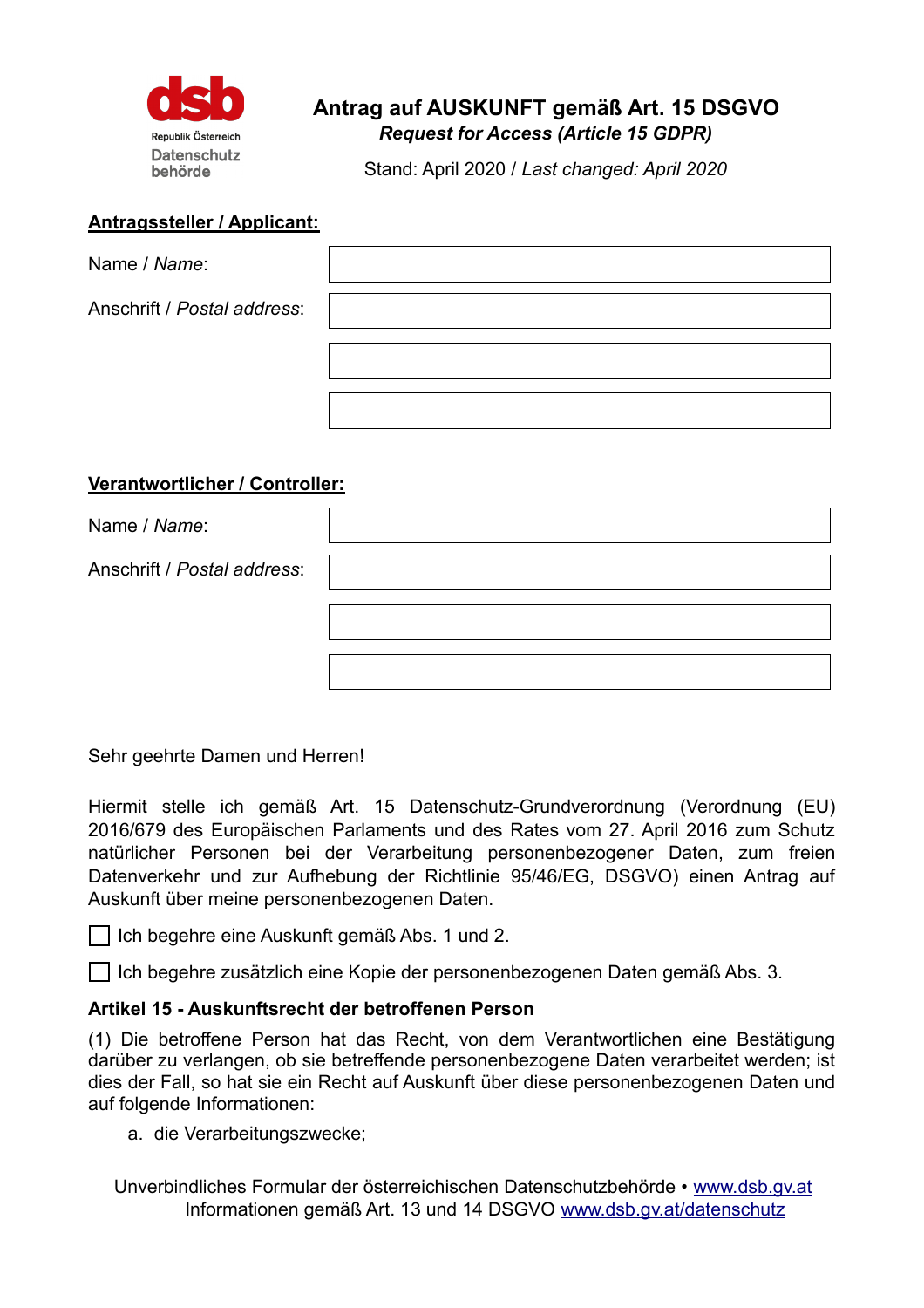- b. die Kategorien personenbezogener Daten, die verarbeitet werden;
- c. die Empfänger oder Kategorien von Empfängern, gegenüber denen die personenbezogenen Daten offengelegt worden sind oder noch offengelegt werden, insbesondere bei Empfängern in Drittländern oder bei internationalen Organisationen;
- d. falls möglich die geplante Dauer, für die die personenbezogenen Daten gespeichert werden, oder, falls dies nicht möglich ist, die Kriterien für die Festlegung dieser Dauer;
- e. das Bestehen eines Rechts auf Berichtigung oder Löschung der sie betreffenden personenbezogenen Daten oder auf Einschränkung der Verarbeitung durch den Verantwortlichen oder eines Widerspruchsrechts gegen diese Verarbeitung;
- f. das Bestehen eines Beschwerderechts bei einer Aufsichtsbehörde;
- g. wenn die personenbezogenen Daten nicht bei der betroffenen Person erhoben werden, alle verfügbaren Informationen über die Herkunft der Daten;
- h. das Bestehen einer automatisierten Entscheidungsfindung einschließlich Profiling gemäß Artikel 22 Absätze 1 und 4 und — zumindest in diesen Fällen — aussagekräftige Informationen über die involvierte Logik sowie die Tragweite und die angestrebten Auswirkungen einer derartigen Verarbeitung für die betroffene Person.

(2) Werden personenbezogene Daten an ein Drittland oder an eine internationale Organisation übermittelt, so hat die betroffene Person das Recht, über die geeigneten Garantien gemäß Artikel 46 im Zusammenhang mit der Übermittlung unterrichtet zu werden.

(3) Der Verantwortliche stellt eine Kopie der personenbezogenen Daten, die Gegenstand der Verarbeitung sind, zur Verfügung. Für alle weiteren Kopien, die die betroffene Person beantragt, kann der Verantwortliche ein angemessenes Entgelt auf der Grundlage der Verwaltungskosten verlangen. Stellt die betroffene Person den Antrag elektronisch, so sind die Informationen in einem gängigen elektronischen Format zur Verfügung zu stellen, sofern sie nichts anderes angibt.

(4) Das Recht auf Erhalt einer Kopie gemäß Absatz 3 darf die Rechte und Freiheiten anderer Personen nicht beeinträchtigen.

### *Dear Sirs,*

*I hereby request access to my personal data pursuant to Article 15 Regulation (EU) 2016/679 of the European Parliament and of the Council of 27 April 2016 on the protection of natural persons with regard to the processing of personal data and on the free movement of such data, and repealing Directive 95/46/EC (General Data Protection Regulation).*

*I request access to my personal data pursuant to Paragraph 1 und 2.*

*Additionally, I request a copy of the personal data undergoing processing pursuant to Paragraph 3.*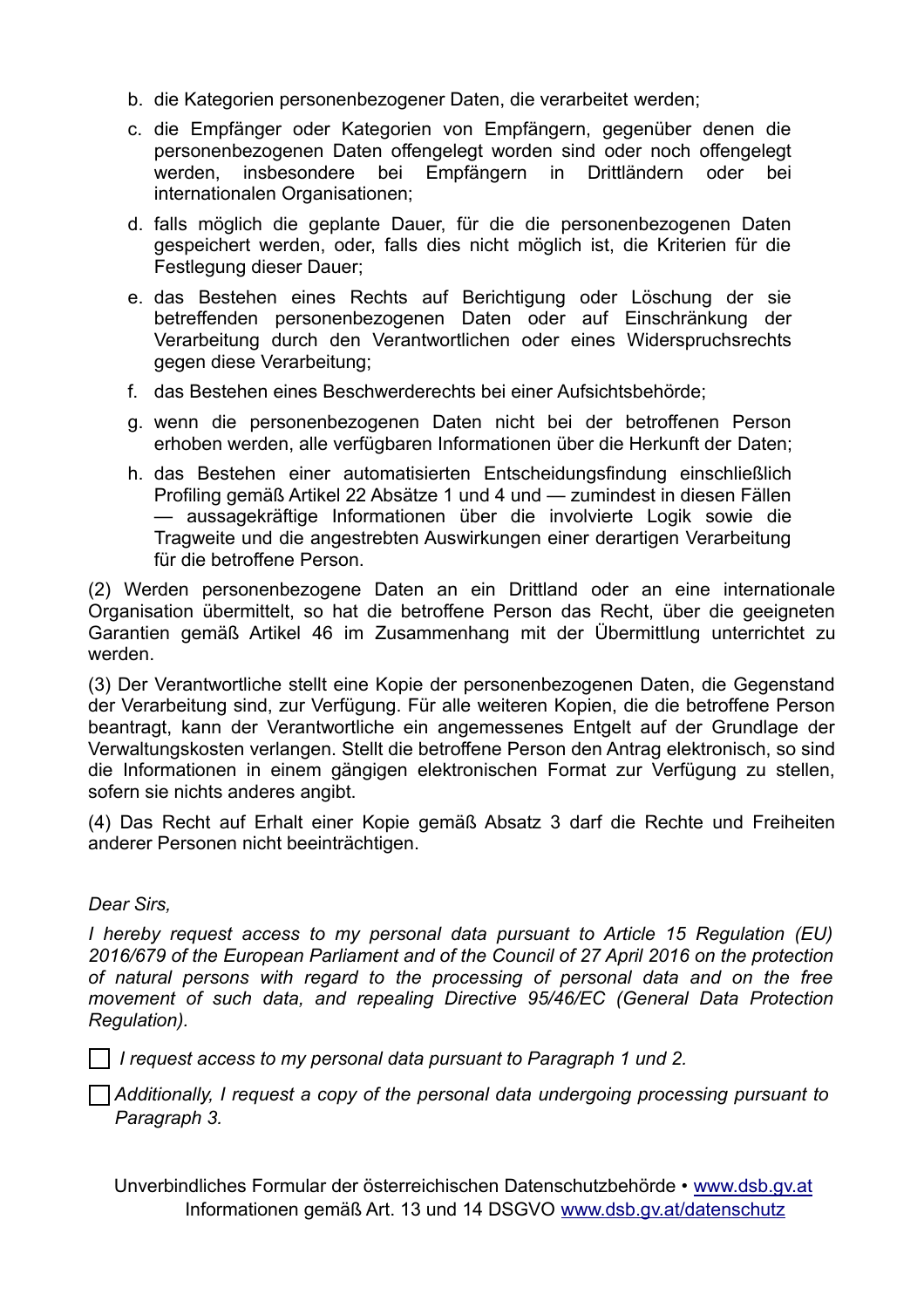### *Article 15 - Right of access by the data subject*

*1. The data subject shall have the right to obtain from the controller confirmation as to whether or not personal data concerning him or her are being processed, and, where that is the case, access to the personal data and the following information:*

- *(a) the purposes of the processing;*
- *(b) the categories of personal data concerned;*
- *(c) the recipients or categories of recipient to whom the personal data have been or will be disclosed, in particular recipients in third countries or international organisations;*
- *(d) where possible, the envisaged period for which the personal data will be stored, or, if not possible, the criteria used to determine that period;*
- *(e) the existence of the right to request from the controller rectification or erasure of personal data or restriction of processing of personal data concerning the data subject or to object to such processing;*
- *(f) the right to lodge a complaint with a supervisory authority;*
- *(g) where the personal data are not collected from the data subject, any available information as to their source;*
- *(h) the existence of automated decision-making, including profiling, referred to in Article 22(1) and (4) and, at least in those cases, meaningful information about the logic involved, as well as the significance and the envisaged consequences of such processing for the data subject.*

*2. Where personal data are transferred to a third country or to an international organisation, the data subject shall have the right to be informed of the appropriate safeguards pursuant to Article 46 relating to the transfer.*

*3. The controller shall provide a copy of the personal data undergoing processing. For any further copies requested by the data subject, the controller may charge a reasonable fee based on administrative costs. Where the data subject makes the request by electronic means, and unless otherwise requested by the data subject, the information shall be provided in a commonly used electronic form.*

*4. The right to obtain a copy referred to in paragraph 3 shall not adversely affect the rights and freedoms of others.*

### *1. Identität / Identity:*

*(bitte eine Variante auswählen / Please choose one option)*

 $\Box$ Ich bin Ihnen bereits aus früheren Kontakten bekannt und mache dazu folgende Angaben (Kundennummer, Personalnummer oder Vergleichbares) */ I am known to you from earlier contacts and give the following information (customer number, staff ID or similar):*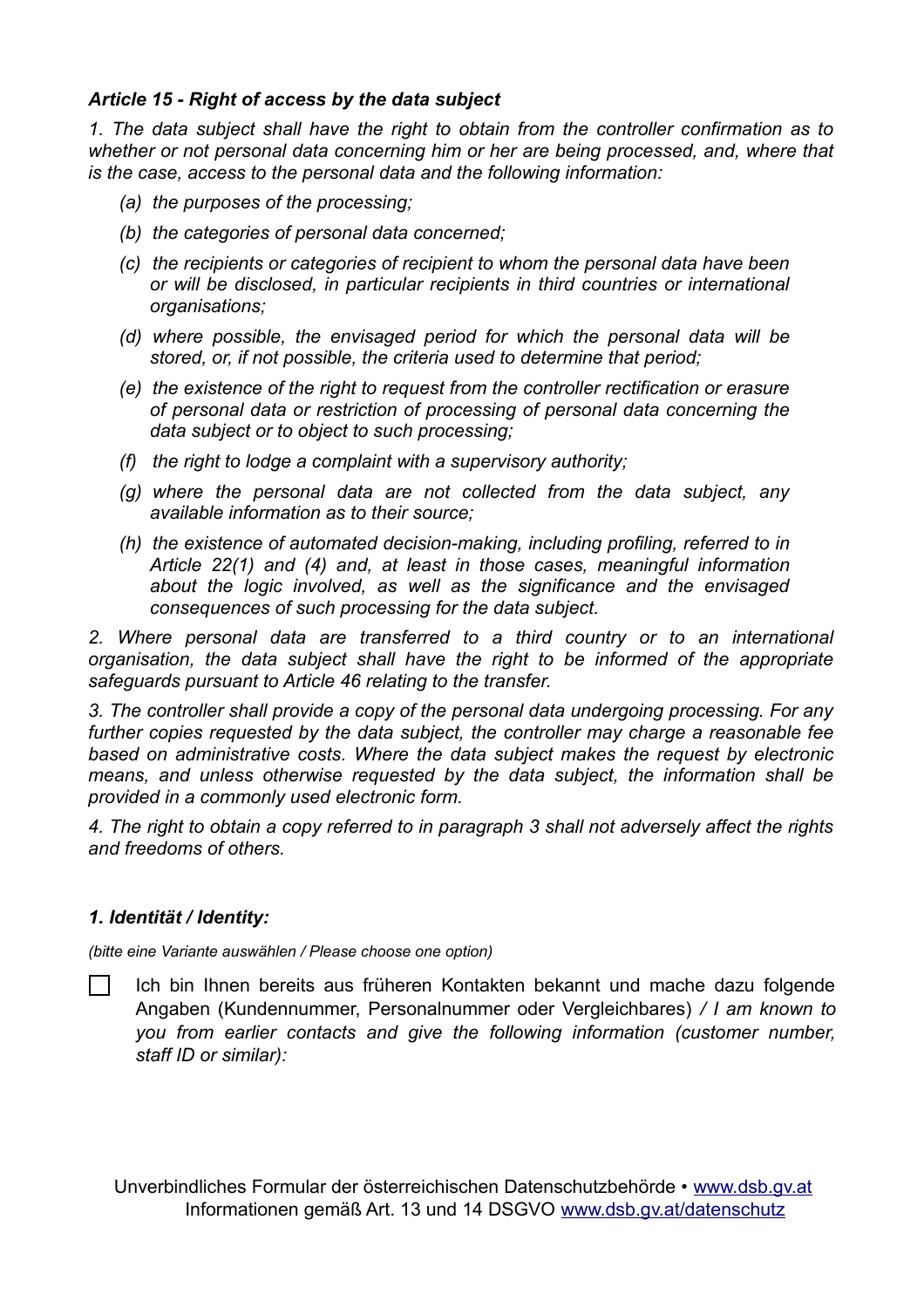Zur Bestätigung meiner Identität lege ich folgende Unterlagen bei */ I attach the following documents to confirm my identity:*

### *2. Kommunikation / Communication:*

 $\perp$ 

*(bitte eine Variante auswählen / Please choose one option)*

Ich habe den Antrag elektronisch gestellt und wünsche auf elektronischem Weg unterrichtet zu werden */ I have sent the request electronically and wish to be informed by email.* 

 $\Box$ Ich habe den Antrag elektronisch gestellt, aber möchte aus folgenden Gründen nicht auf elektronischem Weg unterrichtet werden */ I have sent the request electronically but I do not want to be informed by email for the following reasons:*

Bitte senden Sie Ihre Antwort an meine Postanschrift (siehe oben) */ Please send the response to my postal address (see above).*

Sie sind verpflichtet, mich innerhalb eines Monats nach Eingang des Antrags zu informieren, welche Maßnahmen Sie getroffen haben. Diese Frist kann um weitere zwei